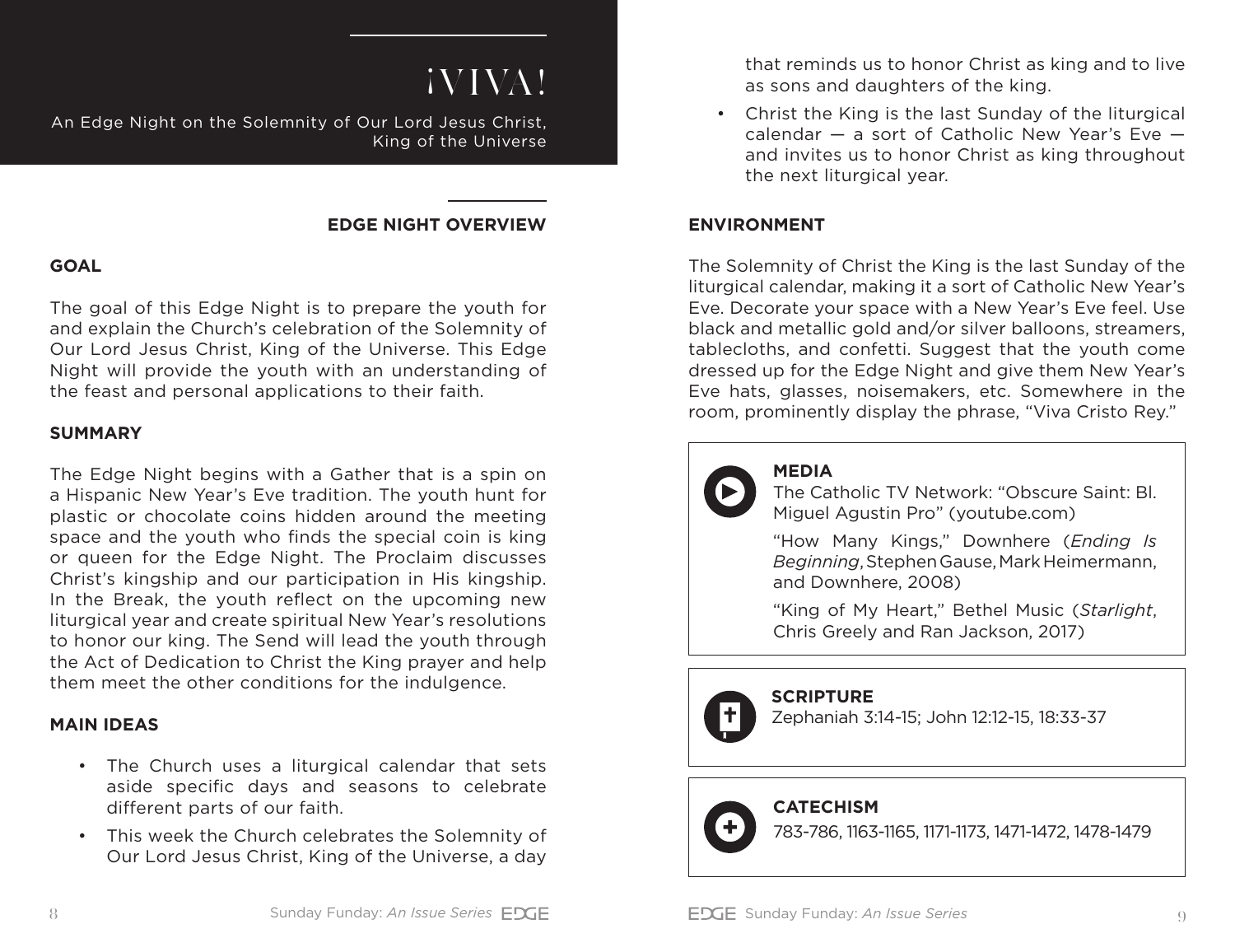#### **EDGE NIGHT OUTLINE**

#### **GATHER**

#### **Edge Night Introduction (5 min)**

Welcome the youth, introduce any youth there for the first time, and begin in prayer. Give a brief overview of the topic of the Edge Night, using the following as an example:

*This week we join the Church in celebrating the Solemnity of Our Lord Jesus Christ, King of the Universe. We rejoice in the fact that Christ is king over all of heaven and Earth, but we also rejoice because we share in His kingly role. This solemnity is the last Sunday in the Church's calendar, so this special feast day helps us recommit to Christ our king as we head into Advent and a new liturgical year.*

#### **Treasure Hunt (20 min)**

Before the Edge Night, purchase a plastic or chocolate coin for each youth. Make a special mark on one of the coins and then hide them around the meeting space.

This game is played in a large group. Explain that this game is a take on a Hispanic New Year's Eve tradition where families celebrate New Year's Eve by hiding coins around the house.

- 1. Tell the youth that there are coins hidden around the meeting space and explain that they are only to find one coin.
- 2. Mark the start of the game by using a noisemaker and watch to make sure that every youth finds a coin. Once they have found a coin, the youth sit down.
- 3. Once everyone has found a coin, figure out which youth has the coin with the special mark; this youth gets to be king or queen for the Edge Night.

4. The king or queen can have special treatment during the Edge Night such as sitting in a place of honor, being the first person to receive a snack, or getting to choose a game to play if there is extra time.



#### **STEP IT UP**

To add a challenge and make the youth work together as a team, affix all of the coins to the ceiling. Once the youth figure out that the coins are on the ceiling, tell them the Core Team cannot help get them down so they must work together. To make sure the youth can actually get the coins, leave some items around the room that can help them reach the ceiling (e.g., sturdy chairs, a broom or mop with a long handle).

#### **PROCLAIM**

#### **"¡VIVA!" Teaching (10 min)**

This teaching can be found on pages 16 to 21.

#### **BREAK**

#### **New Year's Resolutions (20 min)**

Divide the youth into small groups, begin in prayer, and use the following questions for discussion:

- What comes to mind when you think of a king?
- How is Jesus as a king different from the version you described?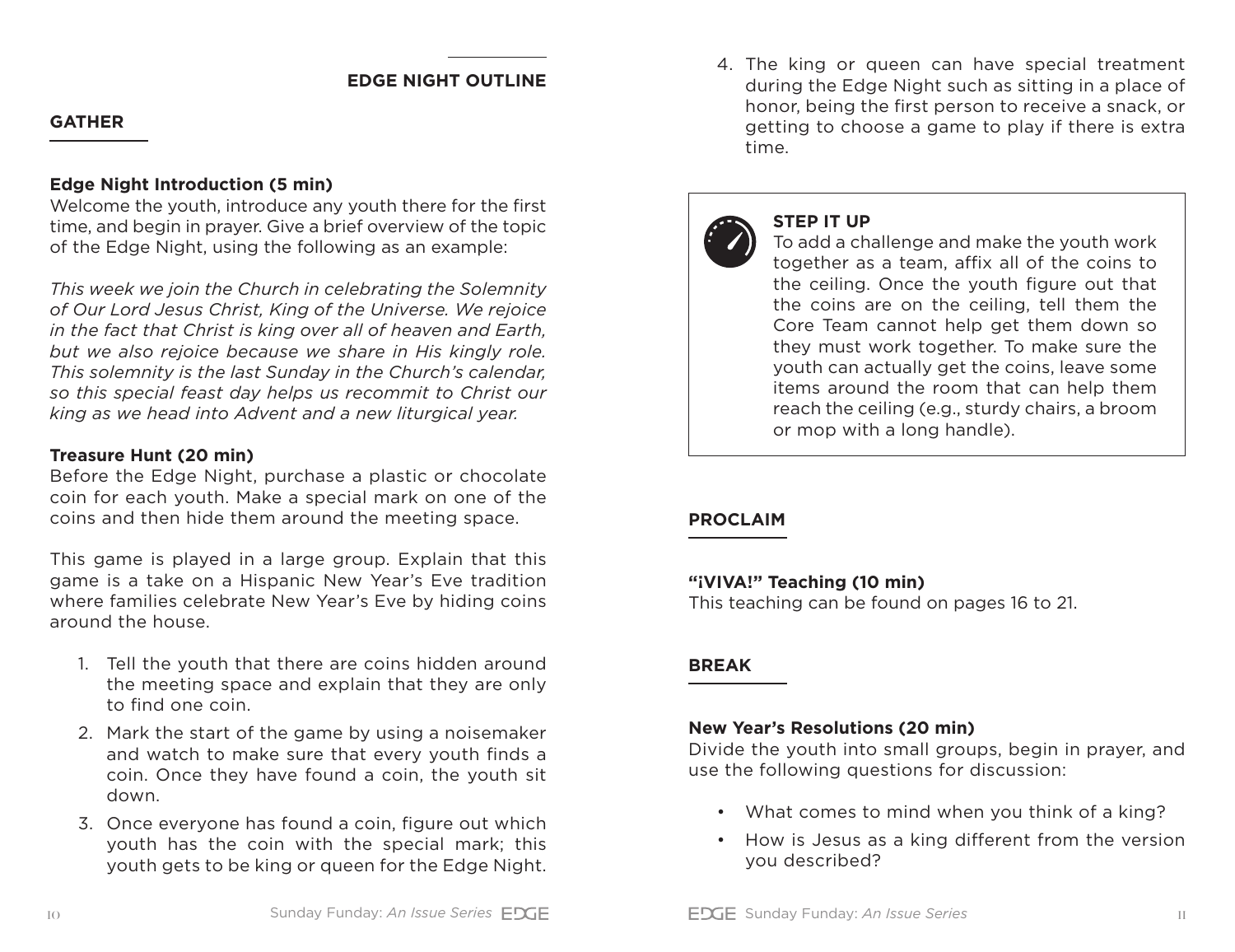- If someone were to look at your life, what would they say is the most important thing to you or the "king" of your life?
- Do you think it is good or bad that this is the "king" of your life? Why?
- What could you do in the new liturgical year to make Jesus more of the king of your life?

Pass out a notecard and pen to each person. Instruct the youth to take a few minutes to come up with a New Year's resolution that will help them make Jesus the king of their lives. After they have finished, have them share their ideas with one another.



#### **STEP IT UP**

Similar to the way we focus on prayer, fasting, and almsgiving during Lent, have the youth make resolutions in different categories. What is one way they can pray more deeply? What is one thing they can give up  $-$  be it altogether or just doing/ using less frequently? What is one way they can better serve and love others?

#### **Eighth Grade Adaptation**

Use the following questions for a more challenging discussion for eighth grade youth:

- What comes to mind when you think of Christ as king?
- Have you ever made a resolution or commitment and actually followed through?
- Why do you think we often fail when we make resolutions?
- What do you think is the biggest change Jesus would like you to make?
- What has stopped you from making this change for Christ?
- What are some things you can do to follow through on your commitments, especially commitments in your faith?
- Who is one person who could help hold you accountable in your commitment to honor Christ as king?

#### **SEND**

#### **Act of Dedication to Christ the King (20 min)**

Bring the youth back to the large group and explain the concept of indulgences, using the following as an example:

*As Catholics, we believe sin has a double consequence; sin damages our relationship with God and strengthens our bonds to unhealthy things in this world (CCC 1472). To get to heaven, we need God's grace to repair our relationship with Him, but we also need to work toward putting God first in our lives and not loving other things more than we love Him. Indulgences are one way we can do that (CCC 1471). Indulgences are special prayers that can be said and acts that can be done that give us special graces to help us be less attached to material items and more attached to God (CCC 1478).* 

*This week, on the Solemnity of Christ the King, we can get an indulgence by praying a special prayer: the Act of Dedication to Christ the King. To receive the graces of the indulgence, we need to receive the Eucharist a few days before or after and we need to go to Reconciliation a few weeks before or after. We also need to pray an Our Father and a Hail Mary for the pope and his intentions.*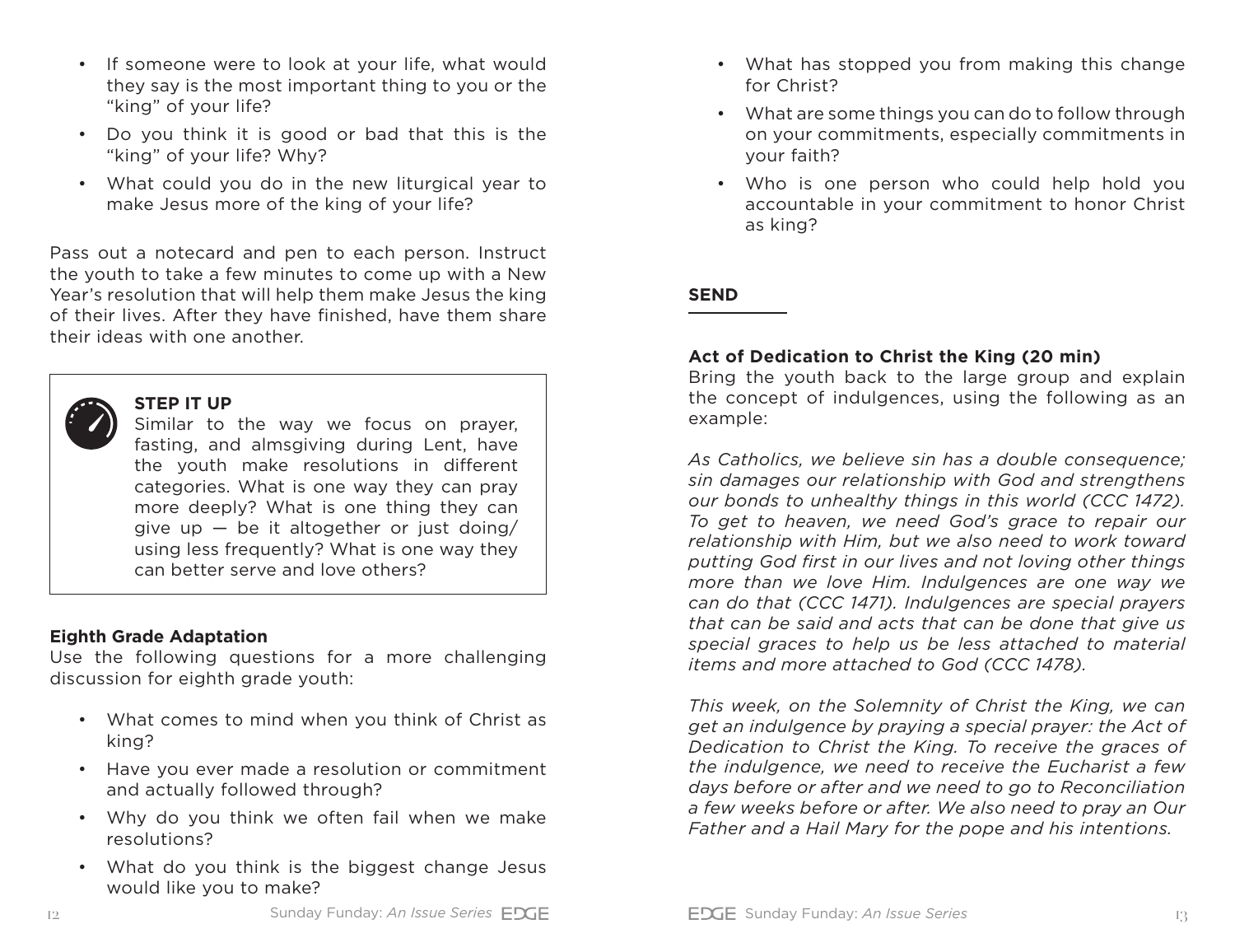Lead the youth in the Our Father and Hail Mary for the pope and his intentions. Then, lead them in reciting the Act of Dedication to Christ the King:

*Most sweet Jesus, redeemer of the human race, look down upon us humbly prostrate before you. We are yours, and yours we wish to be; but to be more surely united with you, behold each one of us freely consecrates himself today to your most sacred heart. Many indeed have never known you; many, too, despising your precepts, have rejected you. Have mercy on them all, most merciful Jesus, and draw them to your sacred heart. Be king, O Lord, not only of the faithful who have never forsaken you, but also of the prodigal children who have abandoned you; grant that they may quickly return to their Father's house, lest they die of wretchedness and hunger. Be king of those who are deceived by erroneous opinions, or whom discord keeps aloof, and call them back to the harbor of truth and the unity of faith, so that soon there may be but one flock and one shepherd. Grant, O Lord, to your Church assurance of freedom and immunity from harm; give tranquility of order to all nations; make the Earth resound from pole to pole with one cry: Praise to the divine heart that wrought our salvation; to it be glory and honor forever. Amen.*

Notes: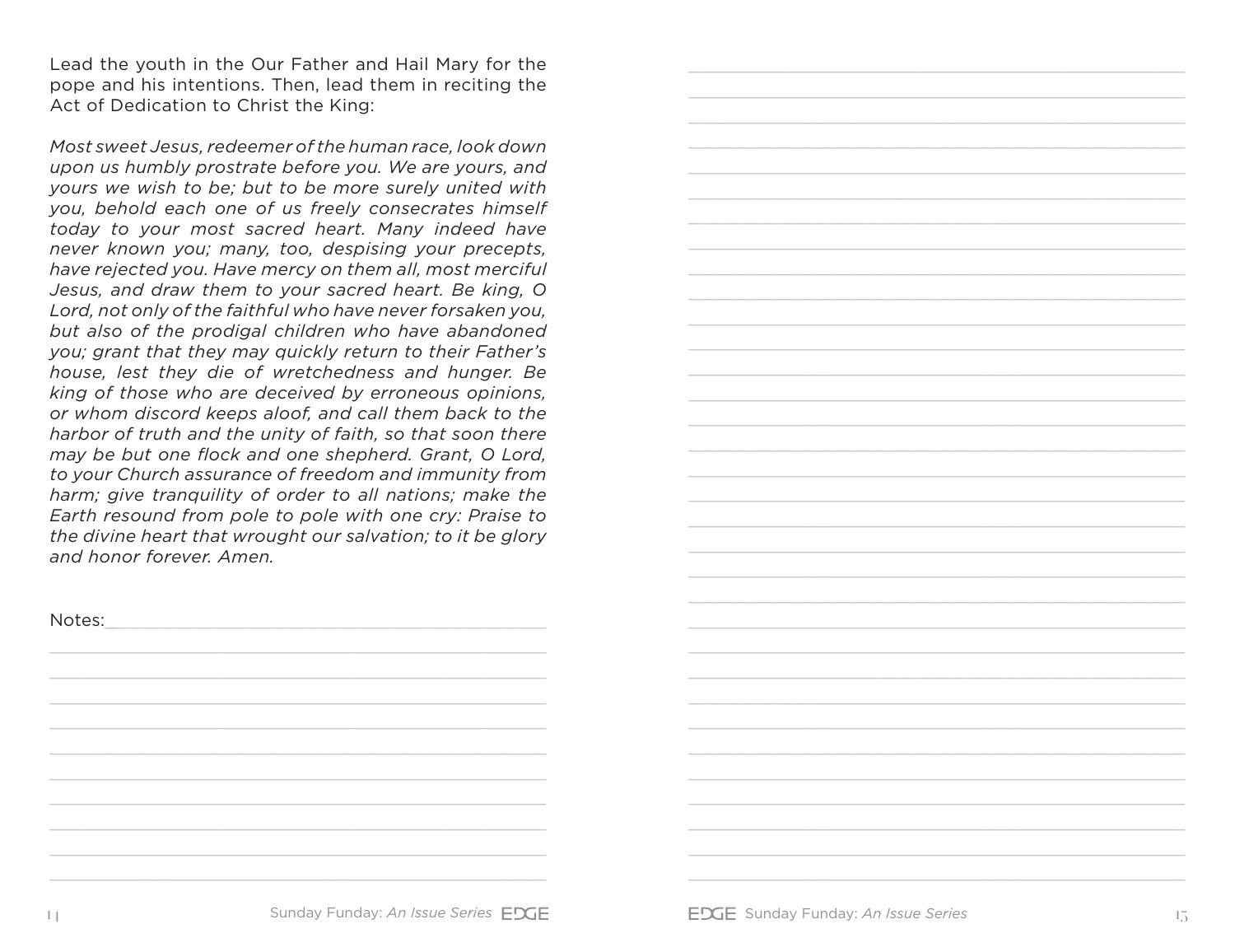# ¡VIVA!

Proclaim Details

To cover the basic information, follow along and craft the talk based off of the bullet points. If the youth are ready to take it deeper, incorporate a few of the Going Deeper call out boxes, picking the ones the youth would relate to the most.

# **GOING DEEPER**

Check inside these boxes for tips and ideas on how to take your youth a little deeper with the Proclaim.

# **LITURGICAL YEAR INTRODUCTION (optional)**

- The Church follows what we call the "liturgical year." Like the normal calendar year, the liturgical year has seasons and holidays or holy days. Unlike the normal calendar year, though, the entire liturgical year focuses on God. (CCC 1163, 1171)
- The liturgical year consists of the seasons of Advent, Christmas, Lent, Easter, and Ordinary Time. During each of these seasons, we focus on a different aspect of the life of Jesus and are invited to grow in our relationship with God in various ways.
- The liturgical year allows us to see Christ's life, death, and Resurrection in a new light. It also allows us to actively celebrate the work Christ has done and is doing for us and within us. (CCC 1164-1165)



#### **GOING DEEPER**

Using CCC 1172-1173, describe how the liturgical year also celebrates Mary and the saints.

#### **CHECK THE CALENDAR**

- *• Prominently display the phrase "Viva Cristo Rey" in your meeting space. Point it out and explain that "Viva Cristo Rey" were the last words of a saint, who you will be discussing in a few minutes, and means "Long live Christ the King."*
- *• Come up with a hand signal to use throughout the Proclaim. Tell the youth this hand signal is their cue to cheer, "Viva Cristo Rey!"*
- This week we join the Church in celebrating the Solemnity of Our Lord Jesus Christ, King of the Universe. That is a mouthful, but it means we are honoring Jesus as king.
- *• Make the signal and have the youth cheer, "Viva Cristo Rey!"*
- This week's celebration of Christ the King is a solemnity. Solemnities are special holidays of the liturgical year that highlight important parts of our faith.



### **GOING DEEPER**

Explain the difference between solemnities, feast days, and memorials in the liturgical calendar.

• The Solemnity of Christ the King is the last Sunday of the season of Ordinary Time. Next Sunday begins the season of Advent and is the start of the new liturgical year. In a way, the Solemnity of Christ the King is a Catholic New Year's Eve.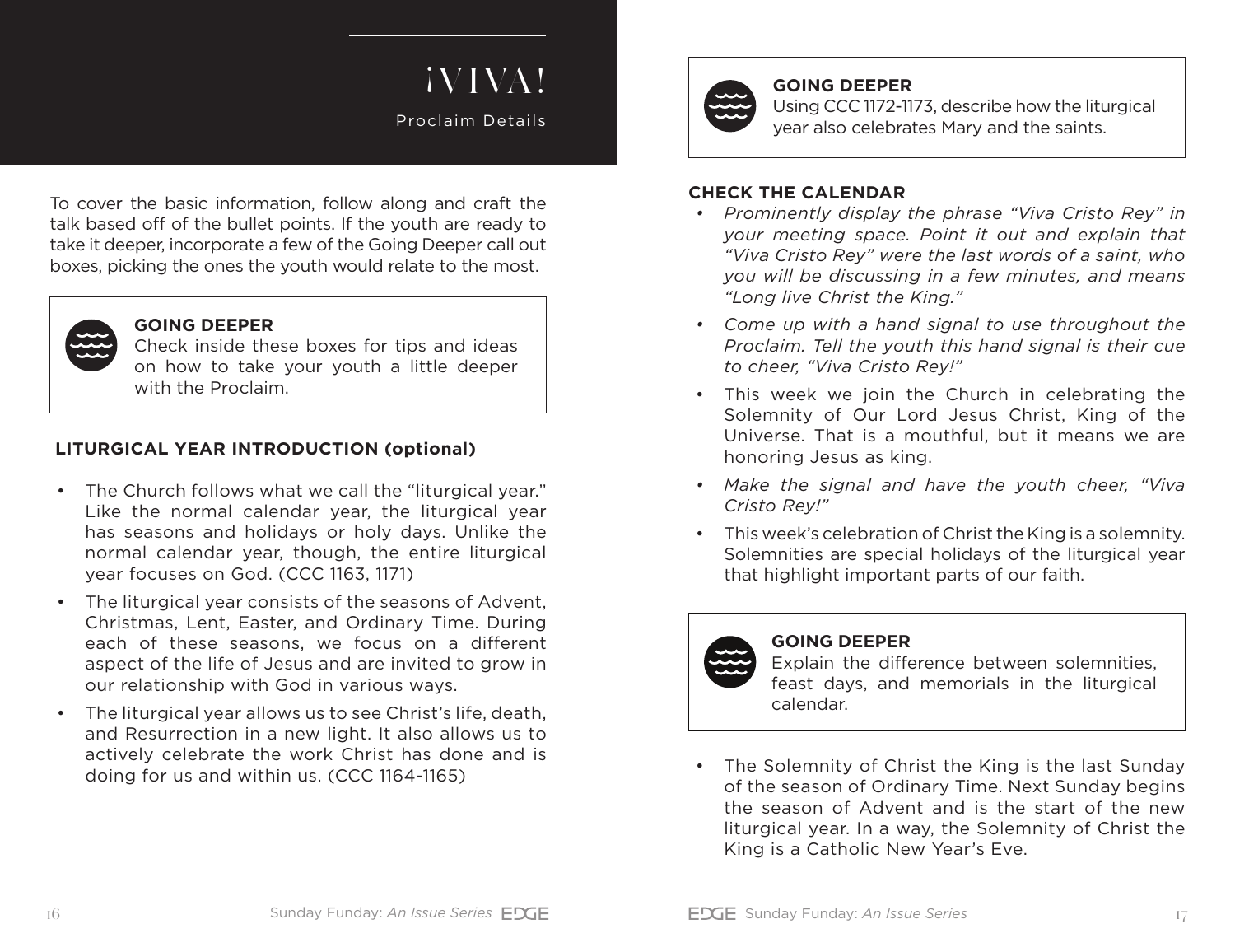*• Make the signal and have the youth cheer, "Viva Cristo Rey!"*

#### **KING ME**

- You have probably heard the idea of Jesus being king before. In a world where few countries have kings anymore, Jesus' kingship can be difficult to understand.
- You are not alone if you have difficulty imagining Jesus as king. When Jesus preached about the Kingdom of God, many people — even some of the apostles — misunderstood Him.
- They thought Jesus would gain political power. They thought He would rule a kingdom and defeat military enemies. But Jesus meant something entirely different.
- On Palm Sunday which is the Sunday before Easter  $-$  we remember when people crowded the streets to praise Jesus and declared Him king as He rode into Jerusalem.
- The days following Jesus' magnificent entrance into Jerusalem show what His kingship and the Kingdom of God are all about.
- After riding into Jerusalem on Palm Sunday, Jesus celebrated the Passover with the apostles.

#### **GOING DEEPER**

Explain that the Passover is a traditional Jewish feast but this particular Passover is called "the Last Supper" and is the first time Jesus celebrates the Eucharist and teaches His disciples to do the same.

• After the Passover, Jesus is betrayed and handed over to the authorities.



# **GOING DEEPER**

Using the Passion narratives in the Gospels, go into more detail about what Jesus did between Palm Sunday and Easter Sunday, highlighting how these actions relate to His kingship.

- *• Read John 18:33-37.*
- Jesus explains to Pilate what many of Jesus' followers misunderstood. Jesus is not the king of a country. He is a king who has come to witness to the truth and bring about the Kingdom of God.
- *• Make the signal and have the youth cheer, "Viva Cristo Rey!"*
- Christ as king does not mean Jesus gloats in power over us. Christ as king means He loves us enough to suffer for us and lay down His life — which He did when He died for our sins on the cross.
- Jesus' kingship and the Kingdom of God are about love and sacrifice.
- *• Make the signal and have the youth cheer, "Viva Cristo Rey!"*

# **PRO TIP**

- When we are baptized, we become the children of God and are called to share in Christ's kingship. (CCC 783-785)
- All of us are called to be kings like Christ the King and imitate Jesus by loving and serving others, even to the point of laying down our lives for others by putting others first and helping those who are most in need. (CCC 786)